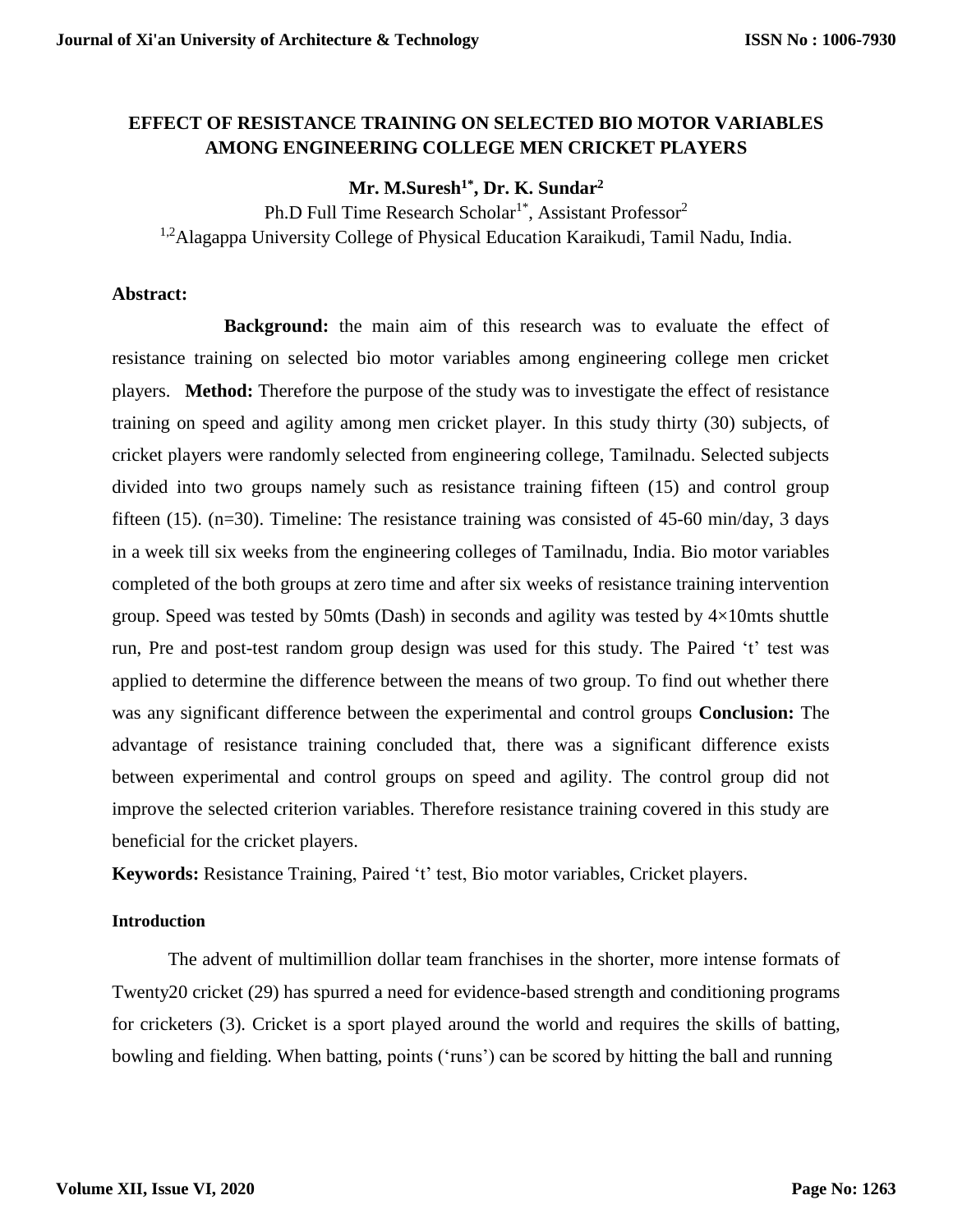shuttles between 2 lines (separated by 17.68 m) before the fielder returns the ball. As such, cricket batting is typical of many team games in that it requires intermittent running with change of direction.

Cricket batting has traditionally been portrayed as physically undemanding because it requires intermittent shuttle running interspersed with long periods of standing and walking (Duffield, et al 2008). Nevertheless, successful batting innings are often prolonged (e.g., typically .2.5 hours when scoring 100 runs in One-Day cricket) and require frequent accelerations, decelerations and changes of direction (Petersen, et al 2010). These actions, repeated over time, contribute to physical fatigue in batting (Noakes et al 2000). Recent findings demonstrated a significant decrease (;5%) in squat jump (SJ) height, an increase in straight-line sprint times and an increase in change-of-direction times across a prolonged, simulated, highintensity, One-Day hundred (here-in referred to as BATEX; (Houghton, et al 2011). Although physical fatigue has been observed when batting, there has been no research into strength and conditioning programs that aim to improve intermittent shuttle running (running between the wickets) times during a prolonged batting innings (Bartlett, 2003).

It is possible that resistance training may benefit performance during a cricket batting innings because shuttle running requires short, high-intensity accelerations and decelerations. resistance training involves short, high-speed movements that use the stretch-shortening cycle (Potach et al 2000). Previously, the benefits of resistance training have been demonstrated in team sports (basketball and soccer) and individual sports (swimming), but no investigations have been carried out on cricket-specific performance. A recent review concluded that resistance training may improve change-of-direction and straight-line running times (typical in cricket batting), particularly if horizontal and lateral jump exercises are included (4). However, this review did not report any research on the effects of resistance training on prolonged, intermittent shuttle running times as required in a successful batting innings.

Therefore the aim of this research effect of resistance training on selected bio motor variables among engineering college men cricket players.

#### **Methodology:**

The purpose of the study was to find out the effect of resistance training on selected bio motor variables among engineering college men cricket players. To achieve the purpose of the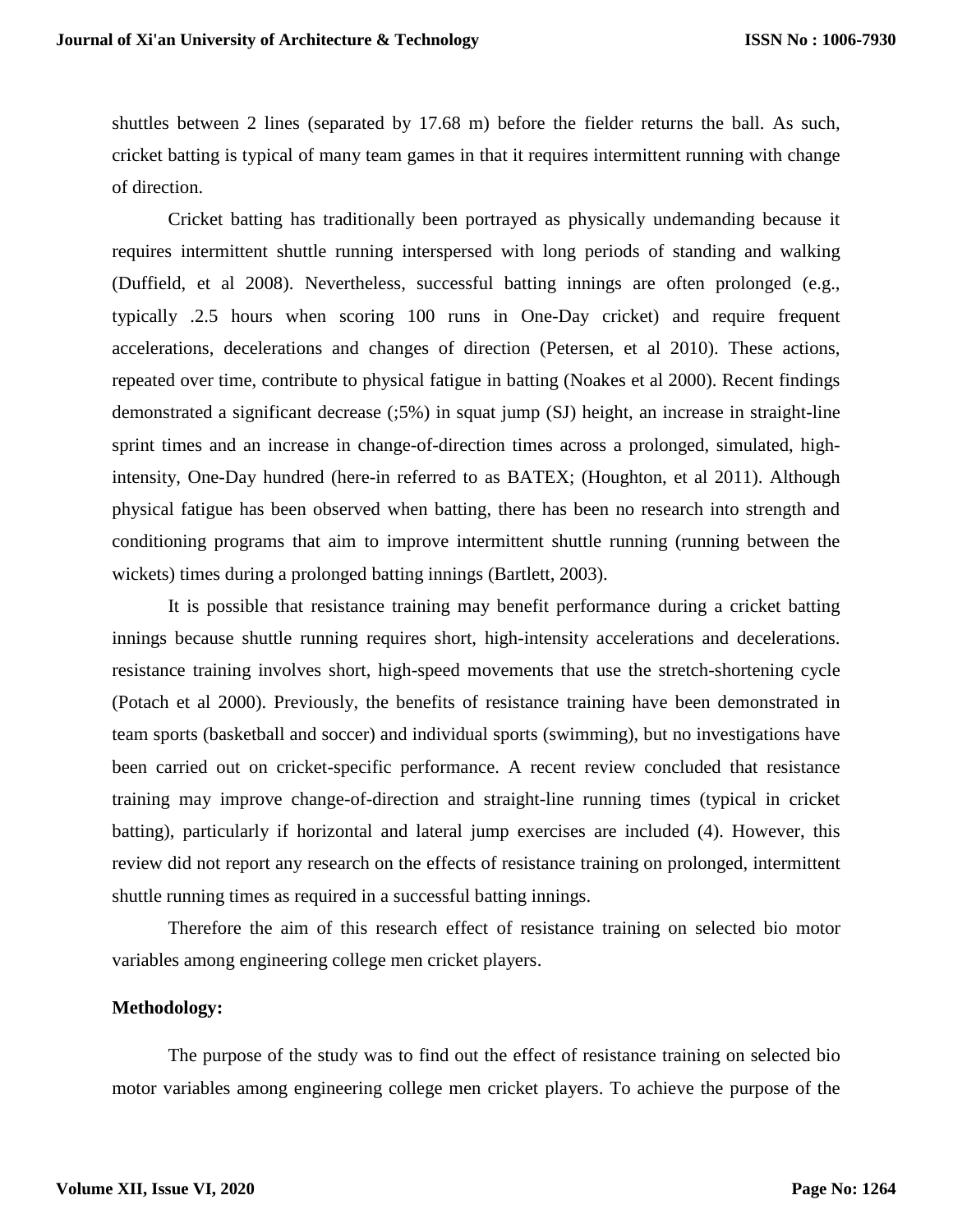study, thirty engineering college cricketers were selected from in and around tamilnadu colleges. The subjects were randomly assigned in to two equal groups namely, Resistance training group (RTG) and Control group (CG) consist of (n=15). The respective training was given to the experimental group the 3 days per weeks (alternate days) for the training period of six weeks. Design: The bio motor variables such as agility and speed were selected as dependent variables. Speed was tested by 50mts (Dash) in seconds and agility was tested by  $4\times10$ mts shuttle run, Pre and post-test random group design was used for this study. After six weeks of resistance training intervention group.

## **Statistical Analysis:**

The collected data before and after training period of 6 weeks on the above said variables due to the influence of resistance training was statistically analyzed with paired 't' test to find out the significant improvement between pre and post-test. In all cases the criterion for statistical significance was set at  $0.05$  level of confidence. (P< $0.05$ )

#### **Table I**

# **Computation of 't' Ratio on Selected Bio motor Variables of Cricket Players on Resistance Training Group**

| Group         | <b>Variables</b> |      | <b>Mean</b> | N  | Std.             | Std.         | t ratio |
|---------------|------------------|------|-------------|----|------------------|--------------|---------|
|               |                  |      |             |    | <b>Deviation</b> | <b>Error</b> |         |
|               |                  |      |             |    |                  | <b>Mean</b>  |         |
|               | Speed,           | Pre  | 7.82        | 15 | 0.50             | 0.00         | 13.03*  |
|               |                  | Post | 7.76        | 15 | 0.51             |              |         |
|               |                  | Pre  | 8.96        | 15 | 0.99             |              |         |
| Experimental  | Agility,         | Post | 8.63        | 15 | 1.06             | 0.071        | $4.54*$ |
| Group         |                  |      |             |    |                  |              |         |
|               | Speed,           | Post | 7.77        | 15 | 0.48             | 0.47         | 1.68    |
|               |                  | Pre  | 7.85        | 15 | 0.45             |              |         |
|               |                  |      |             |    |                  |              |         |
| Control group | Agility,         | Post | 8.90        | 15 | 0.96             |              |         |
|               |                  | Pre  | 8.90        | 15 | 0.97             | 0.003        | 1.33    |

\*Significant level 0.05 level degree of freedom (2.14, 1 and 14)

Table I reveals the computation of mean, standard deviation and 't' ratio on selected bio motor fitness parameters namely speed and agility experimental group. The obtained 't' ratio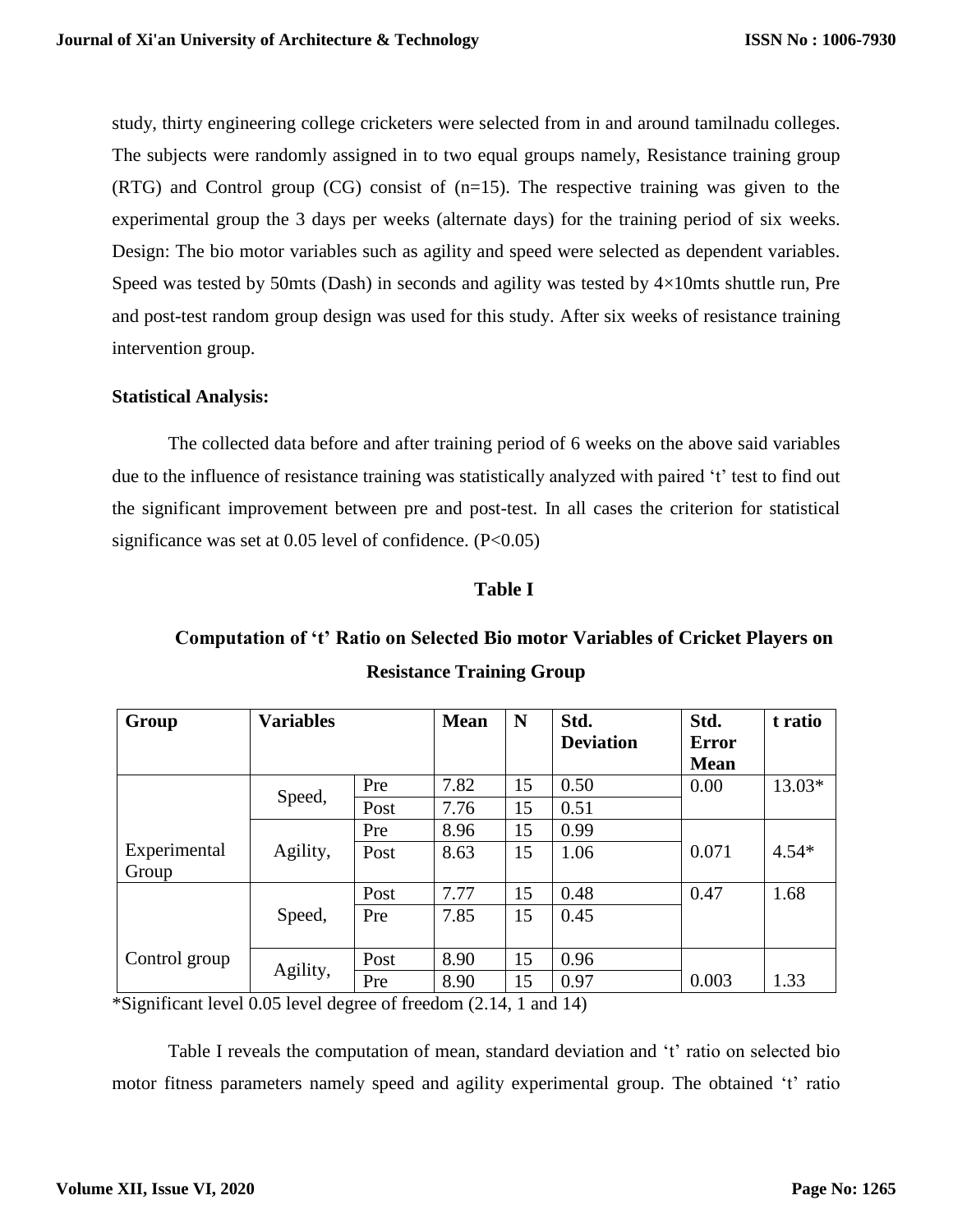speed and agility were 13.03, and 4.54 respectively. The required table value was 2.14 for the degrees of freedom 1and 14 at the 0.05 level of significance. Since the obtained 't' values were greater than the table value it was found to be statistically significant. Further the computation of mean, standard deviation and 't' ratio on selected physical parameters namely Speed and Agility control group. The obtained 't' ratio on Speed and Agility were 1.68, and 1.33 respectively. The required table value was 2.14 for the degrees of freedom 1 and 14 at the 0.05 level of significance. Since the obtained 't' values were lesser than the table value it was found to be statistically not significant.

#### **Discussion on Findings**

The present study experiment the effect of resistance training on bio motor variables of men cricketers. The result of the study indicated that the resistance training improved the bio motor variables such as speed and agility.

The findings of the present study had similarity with the findings of the investigations referred in this study. However, there was a significantly changes of subjects in the present study the speed and agility was significantly improved of subject in the group may be due to the in Resistance training. K.Devaraju et al., (2014) reported that twelve impact of Resistance training, the group improved significantly on all functional fitness components. Vairavasundaram et al., (2014) showed that significant improvement in all the selected physical variables namely agility, explosive power, muscular strength endurance and flexibility among handball players. Collectively, it appears that, from a theoretical standpoint, the inclusion of cluster set configurations has the potential to alter the training stimulus and ultimately magnify the adaptive response.

#### **Conclusion:**

There was a significant improvement takes place on selected bio motor variables due to the effect of six weeks resistance training. There was a significant difference exists between experimental and control groups on selected bio motor variables such as speed and agility. Therefore resistance training included in this study are helpful for the men cricketers.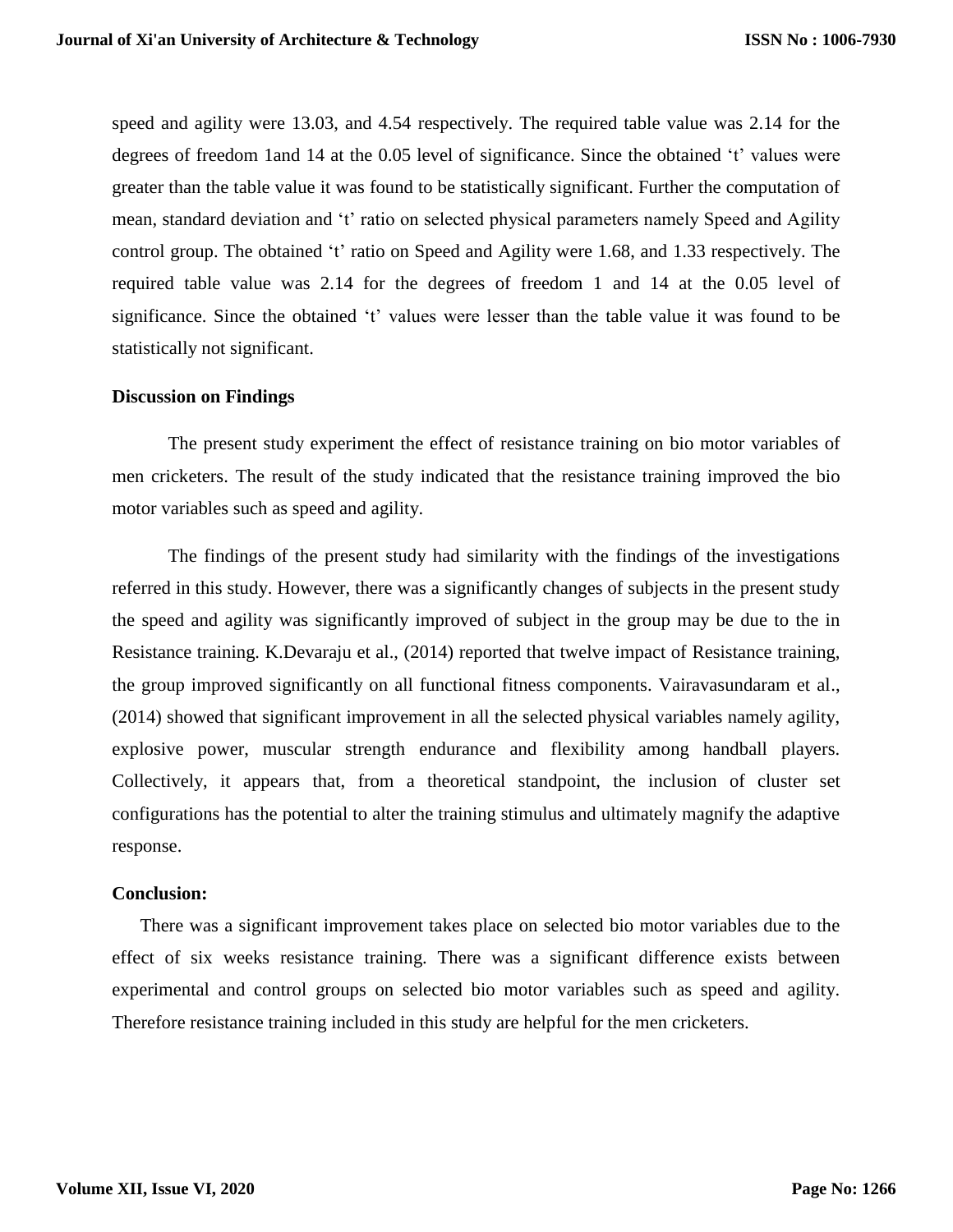## **Reference**

- 1. Hunter,G,R., McCarthy, J.P., & Bamman, M.M. Effect of resistance training on older adult. Sport med 34, 329-348 (2004).
- 2. Blimkie, C.J.R. Resistance training during preadolescence. Sports Med.15:389–407. 1993.
- 3. Deleclusec., H. Vancoppenolle, E.Willems, M.Vanleemputte, R. Diels,Andm. Goris. Influence of high-resis-tance and high-velocity training on sprint performance. Med.Sci. Sports Exerc.27:1203–1209. 1995.
- 4. P Kumaravelu and K Govindasamy. Efficacy of SAQ drills on selected bio-motor abilities among inter collegiate athletes. International Journal of Yogic, Human Movement and Sports Sciences. 2018; 3(1): 160-161.
- 5. Doherty, D., H.A. Wenger, Andm. L. Collins. The effects of resistance training on aerobic and anaerobic power of young boys. Med. Sci. Sports Exerc.19:389–392. 1987.
- 6. Kumaravelu P and K.Govindasamy. Comparison of selected motor ability variables among football players of different positional play. International Journal of Physical Education, Sports and Health. 2018; 5(1): 101-107.
- 7. Marios Christos Ilias smilios., konstantinos sotiropoulos., konstantinos volaklis., theofilos pilianidis., andsavvasp. Tokmakidis. Effects of resistance training on the physical capacities of adolescent soccer players. 20 (4): 783-791. 2006.
- 8. J Anitha, P Kumaravelu, C Lakshmanan, K Govindasamy, et al. Effect of plyometric training and circuit training on selected physical and physiological variables among male Volleyball players. International Journal of Yoga, Physiotherapy and Physical Education. 2018; 3(4): 26-32.
- 9. Pollock ML, Franklin BA, Balady GJ, et al. Resistance exercise in individuals with and without cardiovascular disease: benefits, rationale, safety, and prescription. Circulation*.*  2000; *101*: 828–833.
- 10. Miyachi M, Donato AJ, Yamamoto K, et al. Greater age-related reductions in central arterial compliance in resistance-trained men. Hypertension*.* 2003; *41*: 130–135.